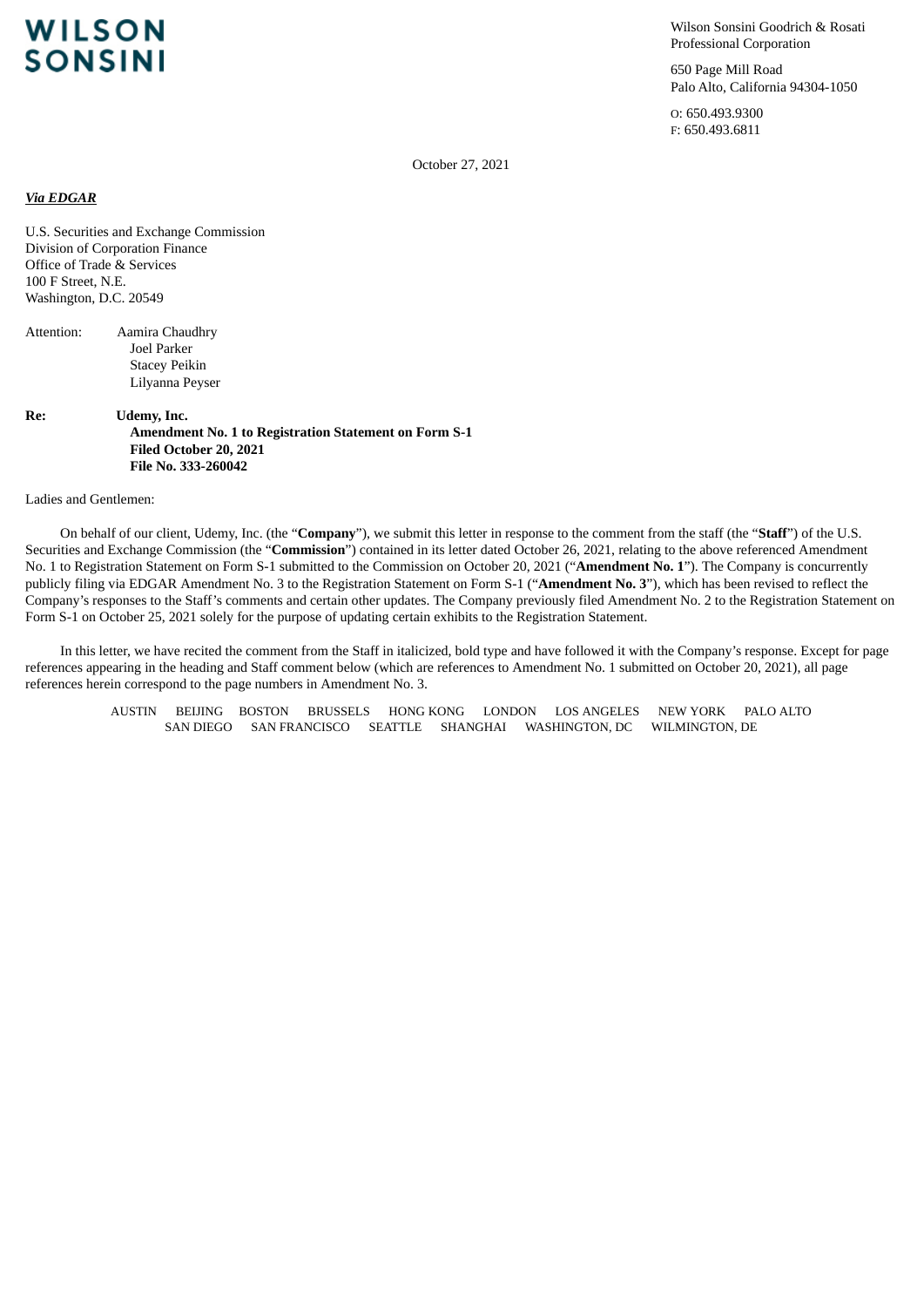## **WILSON SONSINI**

U.S. Securities and Exchange Commission October 27, 2021 Page 2

### **Amendment No. 1 to Form S-1 Submitted October 20, 2021**

#### **Recent operating results (preliminary and unaudited), page 8**

1. Please revise this section to include preliminary estimates for costs, expenses or similar line items, as well as accompanying narrative disclosure about trends in your costs, expenses or similar lines items, in order to balance and place in context your current disclosure. To the extent any *preliminary estimates presented differ from historical trends, provide an analysis of the change in trends.*

In response to the Staff's comment, the Company has further balanced its recent operating results disclosure by adding preliminary estimates of its cost of revenues and operating expenses line items for the nine months ended September 30, 2021 on pages 8 and 9 of Amendment No. 3.

In addition, the Company has further elaborated on its disclosure regarding trends in increased costs and expenses during the period presented on page 9 to include a further breakdown of costs and expenses beyond personnel-related expenses and the impact of expected changes in the Company's instructor withholding tax reserve, which were previously disclosed in Amendment No. 1. The Company advises the Staff that it has highlighted the key trends in its recent operating results disclosure and notes that the recent operating results are generally in line with the broader trends disclosed in "Management's discussion and analysis of financial condition and results of operations," beginning on page 66 of Amendment No. 3.

\*\*\*\*\*